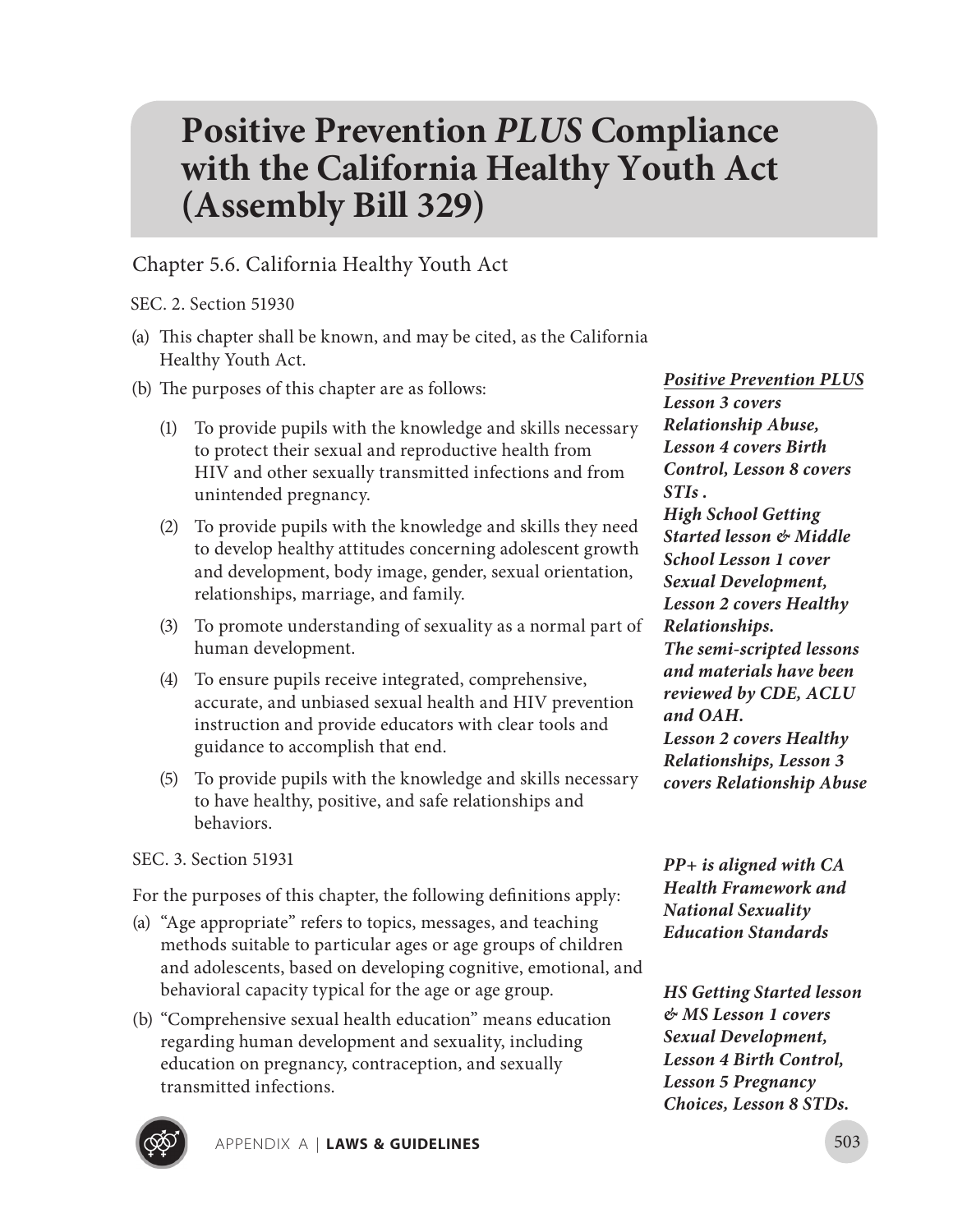- (c) "English learner" means a pupil as described in subdivision (a) of Section 306.
- (d) "HIV prevention education" means instruction on the nature of human immunodeficiency virus (HIV) and AIDS, methods of transmission, strategies to reduce the risk of HIV infection, and social and public health issues related to HIV and AIDS.
- (e) "Instructors trained in the appropriate courses" means instructors with knowledge of the most recent medically accurate research on human sexuality, healthy relationships, pregnancy, and HIV and other sexually transmitted infections.
- (f) "Medically accurate" means verified or supported by research conducted in compliance with scientific methods and published in peer-reviewed journals, where appropriate, and recognized as accurate and objective by professional organizations and agencies with expertise in the relevant field, such as the federal Centers for Disease Control and Prevention, the American Public Health Association, the American Academy of Pediatrics, and the *features sources*  American College of Obstetricians and Gynecologists.
- (g) "School district" includes county boards of education, county superintendents of schools, the California School for the Deaf, and the California School for the Blind.

SEC. 4. Section 51932

- (a) This chapter does not apply to description or illustration of human reproductive organs that may appear in a textbook, adopted pursuant to law, if the textbook does not include other elements of comprehensive sexual health education or HIV prevention education as defined in Section 51931.
- (b) This chapter does not apply to instruction, materials, presentations, or programming that discuss gender, gender identity, gender expression, sexual orientation, discrimination, harassment, bullying, intimidation, relationships, or family and do not discuss human reproductive organs and their functions.

## Article 2. Required Comprehensive Sexual Health Education and HIV Prevention Education

SEC. 6. Section 51933

All comprehensive sexual health education and HIV prevention education pursuant to Section 51934, whether taught or supplemented by school district personnel or by outside consultants or guest speakers pursuant to Section 51936, shall satisfy all of the following criteria:

*Student and parent materials are provided in Spanish and English. Lesson 5 covers HIV Myths and Stereotypes, Lesson 6 covers HIV Disease and AIDS. Two day teacher trainings are provided by Cardea Services. PP website and Facebook pages provide updates.*

*Curriculum has been reviewed by CDE, ACLU and OAH. Biomedical content (CDC.gov, etc.)*

*Positive Prevention PLUS LLC and Cardea Services supports county office inquiries and trainings. Teacher workshops and administrative updates clarify the information in Sections 4(a) and (b).*

*Positive Prevention PLUS LLC and Cardea Services assists districts in identifying qualified outside consultants.*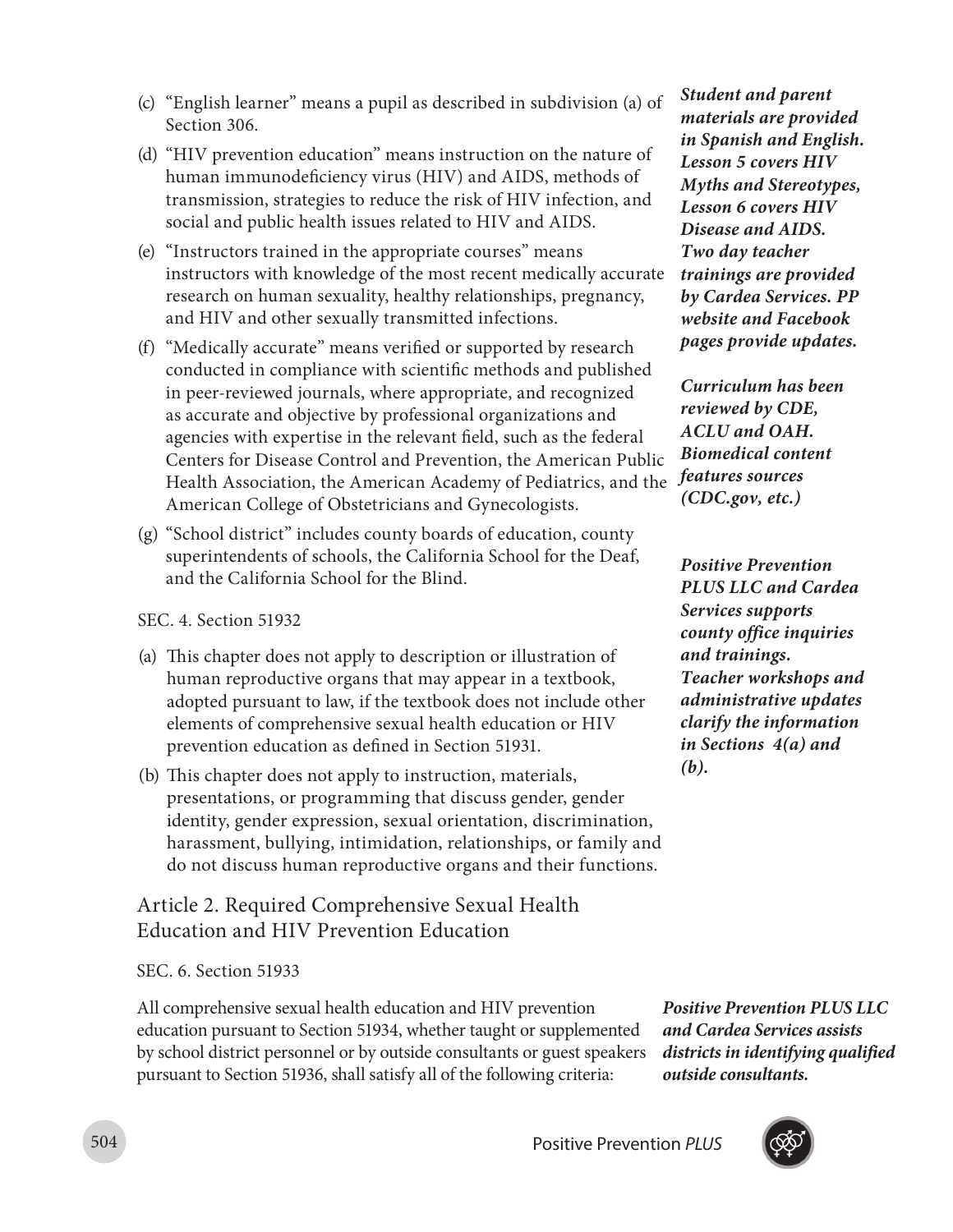- (a) Instruction and materials shall be age appropriate.
- (b) All factual information presented shall be medically accurate and objective.
- (c) All instruction and materials shall align with and support the purposes of this chapter as set forth in paragraphs (1) to (5), inclusive, of subdivision (b) of Section 51930 and may not be in conflict with them.
- (d) (6) Instruction and materials shall be appropriate for use with pupils of all races, genders, sexual orientations, and ethnic and cultural backgrounds, pupils with disabilities, and English learners.
	- (7) Instruction and materials shall be made available on an equal basis to a pupil who is an English learner, consistent with the existing curriculum and alternative options for an English learner pupil as otherwise provided in this code.
	- (8) Instruction and materials shall be accessible to pupils with disabilities, including, but not limited to, the provision of a modified curriculum, materials and instruction in alternative formats, and auxiliary aids.
	- (9) Instruction and materials shall not reflect or promote bias against any person on the basis of any category protected by Section 220.
	- (10) Instruction and materials shall affirmatively recognize that people have different sexual orientations and, when discussing or providing examples of relationships and couples, shall be inclusive of same-sex relationships.
	- (11) Instruction and materials shall teach pupils about gender, gender expression, gender identity, and explore the harm of negative gender stereotypes.
- (e) Instruction and materials shall encourage a pupil to communicate with his or her parents, guardians, and other trusted adults about human sexuality and provide the knowledge and skills necessary to do so.
- (f) Instruction and materials shall teach the value of and prepare pupils to have and maintain committed relationships such as marriage.
- (g) Instruction and materials shall provide pupils with knowledge and skills they need to form healthy relationships that are based on mutual respect and affection, and are free from violence, coercion, and intimidation.

*Content is aligned with CA Health Education Standards & National Sexuality Ed Standards; reviewed by OAH for medical accuracy.* 

*Lesson wording, examples, and scenarios are inclusive of ethnic and gender diversity. Student materials are available in Spanish and English. A Special Populations (special education) version is also available as well as an online Independent Study version.*

*Inclusive lessons also address harassment in Getting Started, Lesson 3 Relationship Abuse. Lesson wording, examples, and scenarios are inclusive of ethnic and gender diversity. HS Getting Started & MS Lesson 1 address genderrelated topics. Lessons assignments to be completed with a Parent or Trusted Adult. Workbooks include parent letter, parent guide. Lesson 2 Healthy Relationships includes marriage Lesson 3 covers Relationship Abuse*

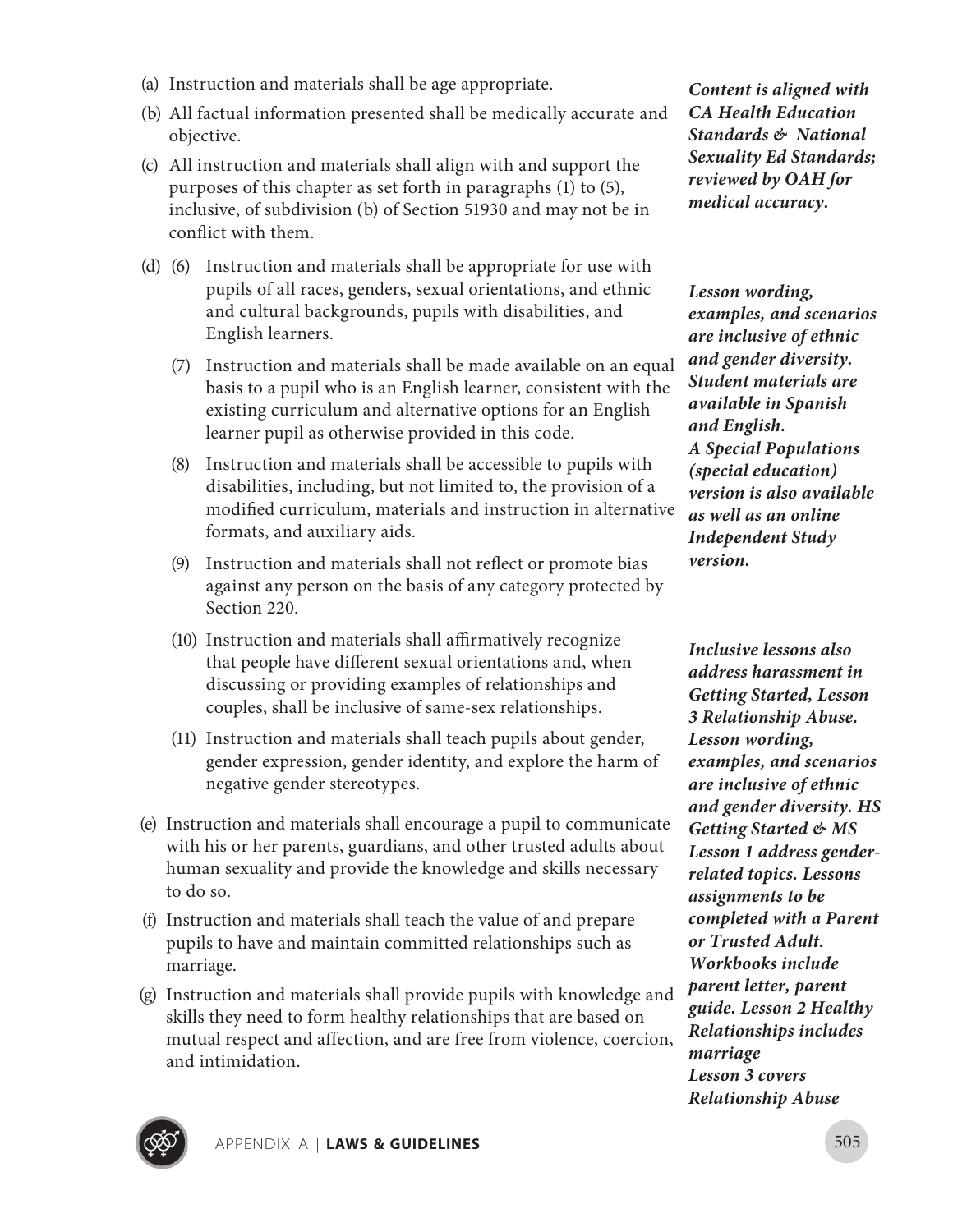- (h) Instruction and materials shall provide pupils with knowledge and skills for making and implementing healthy decisions about sexuality, including negotiation and refusal skills to assist pupils in overcoming peer pressure and using effective decisionmaking skills to avoid high-risk activities.
- (i) Instruction and materials may not teach or promote religious doctrine.  *Teacher trainings differentiate between acknowledging and promoting religious doctrine.*

SEC. 8. Section 51934:

- (a) Each school district shall ensure that all pupils in grades 7 to 12, inclusive, receive comprehensive sexual health education and HIV prevention education from instructors trained in the appropriate courses. Each pupil shall receive this instruction at least once in junior high or middle school and at least once in high school. This instruction shall include all of the following:
	- (12) Information on the nature of HIV, as well as other sexually transmitted infections, and their effects on the human body.
	- (13) Information on the manner in which HIV and other sexually transmitted infections are and are not transmitted, including information on the relative risk of infection according to specific behaviors, including sexual activities and injection drug use.
	- (14) Information that abstinence from sexual activity and injection drug use is the only certain way to prevent HIV and other sexually transmitted infections and abstinence from sexual intercourse is the only certain way to prevent unintended pregnancy. Instruction shall provide information about the value of delaying sexual activity while also providing medically accurate information on other methods of preventing HIV and other sexually transmitted infections and pregnancy.
	- (15) Information about the effectiveness and safety of all federal Food and Drug Administration (FDA) approved methods that *Birth Control methods* prevent or reduce the risk of contracting HIV and other sexually transmitted infections, including use of antiretroviral medication, consistent with the federal Centers for Disease Control and Prevention.
	- (16) Information about the effectiveness and safety of reducing the risk of HIV transmission as a result of injection drug use by decreasing needle use and needle sharing.

*HS Getting Started and MS Lesson 1 incl. teen resources re sexual health, Lesson 5 includes decisionmaking, HS Lesson 9 includes negotiation skills, Lesson 10 includes refusal skills* 

*Education Codes, also CSBA Policy and sample ARs are posted under Resources for Administrators on positiveprevention.com*

*Lesson 7 HIV and AIDS Lesson 8 Sexually Transmitted Diseases HS Lesson 6 includes Go-Caution-Stop Activity, MS Lesson 9 includes Red Light-Green Light Activity*

*Lesson 4 on Birth Control also includes an Abstinence Activity Lesson 9 includes condom use, revisits abstinence*

*Lesson 4 covers all* 

*Lesson 7 includes ART, PrEP Lesson 8 includes HPV vaccination*

*HS Lesson 7 Go-Caution -Stop, MS Lesson 9 Red Light Green Light*

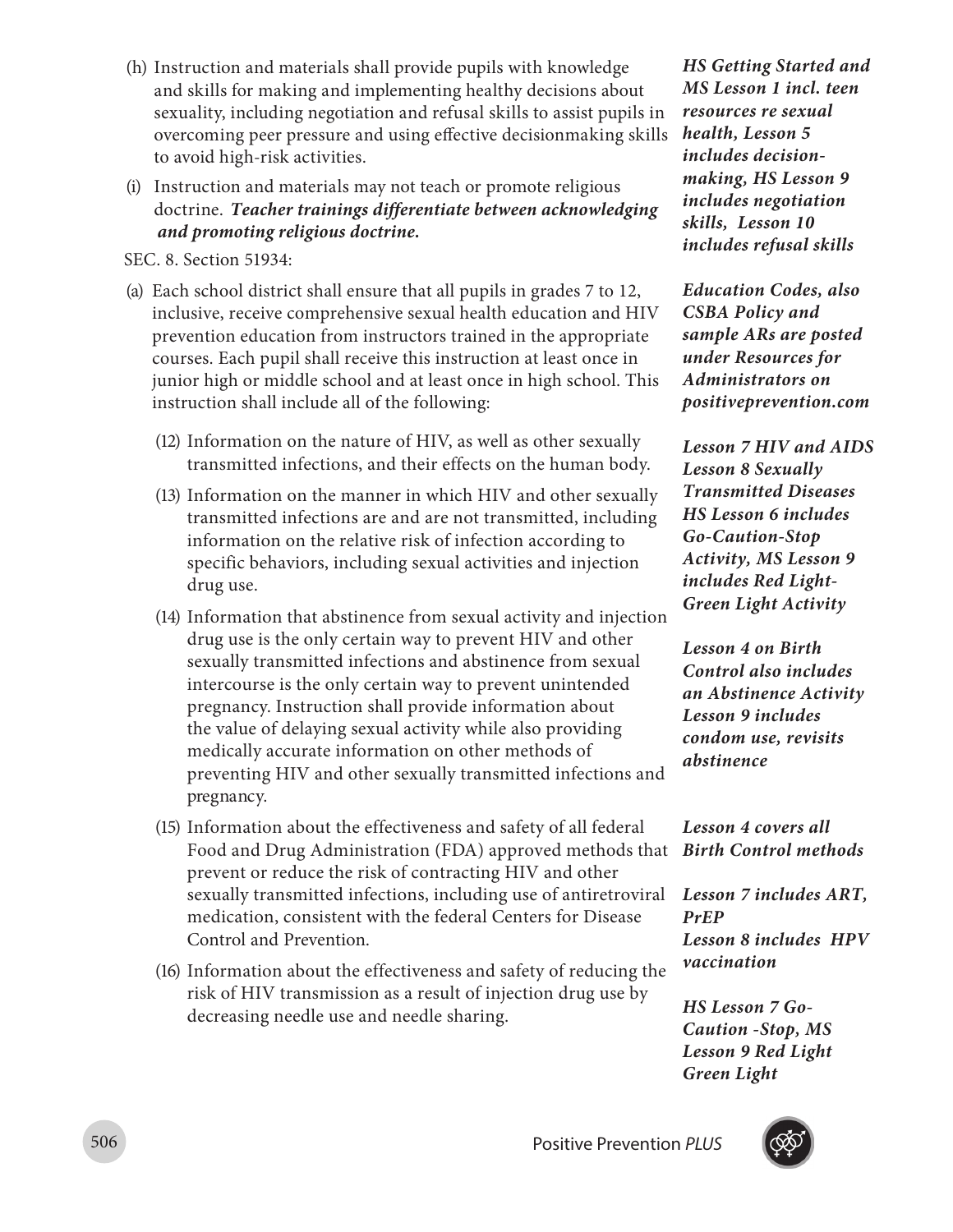

APPENDIX A **| Laws & Guidelines** 507

- (17) Information about the treatment of HIV and other sexually transmitted infections, including how antiretroviral therapy can dramatically prolong the lives of many people living with HIV and reduce the likelihood of transmitting HIV to others.
- (18) Discussion about social views on HIV and AIDS, including addressing unfounded stereotypes and myths regarding HIV and AIDS and people living with HIV. This instruction shall emphasize that successfully treated HIV-positive individuals have a normal life expectancy, all people are at some risk of contracting HIV, and the only way to know if one is HIVpositive is to get tested.
- (19) Information about local resources, how to access local resources, and pupils' legal rights to access local resources for sexual and reproductive health care such as testing and medical care for HIV and other sexually transmitted infections and pregnancy prevention and care, as well as local resources for assistance with sexual assault and intimate partner violence.
- (20) Information about the effectiveness and safety of all FDAapproved contraceptive methods in preventing pregnancy, including, but not limited to, emergency contraception. Instruction on pregnancy shall include an objective discussion of all legally available pregnancy outcomes, including, but not limited to, all of the following:
	- (A) Parenting, adoption, and abortion.
	- (B) Information on the law on surrendering physical custody of a minor child 72 hours of age or younger, pursuant to Section 1255.7 of the Health and Safety Code and Section 271.5 of the Penal Code.
	- (C) The importance of prenatal care.
- (21) Information about sexual harassment, sexual assault, adolescent relationship abuse, intimate partner violence, and sex trafficking.

(b) A school district may provide comprehensive sexual health education or HIV prevention education consisting of age-appropriate instruction earlier than grade 7 using instructors trained in the appropriate courses. A school district that elects to offer comprehensive sexual health education or HIV prevention education

*Lesson 7 includes ART, PrEP*

*Lesson 6 HIV Myths and Stereotypes, Lesson 7 ART and PrEP, Lesson 11 HIV/STI Testing*

*HS Getting Started, MS Lesson 1, also Lessons 4 and 11 feature local HIV/STI and reproductive health services*

*Lesson 4 covers all Birth Control methods*

*Lesson 5 Teen Pregnancy: Choices and Responsibilities discusses adoption, abortion, Safe Surrender, pre-natal care and parenting*

*Lesson 3 Relationship Abuse incl. reporting. Positive Prevention PLUS is publishing an Upper Elementary version focusing on puberty, hygiene, germ transmission incl STIs, friendship, bullying, and reporting assault.*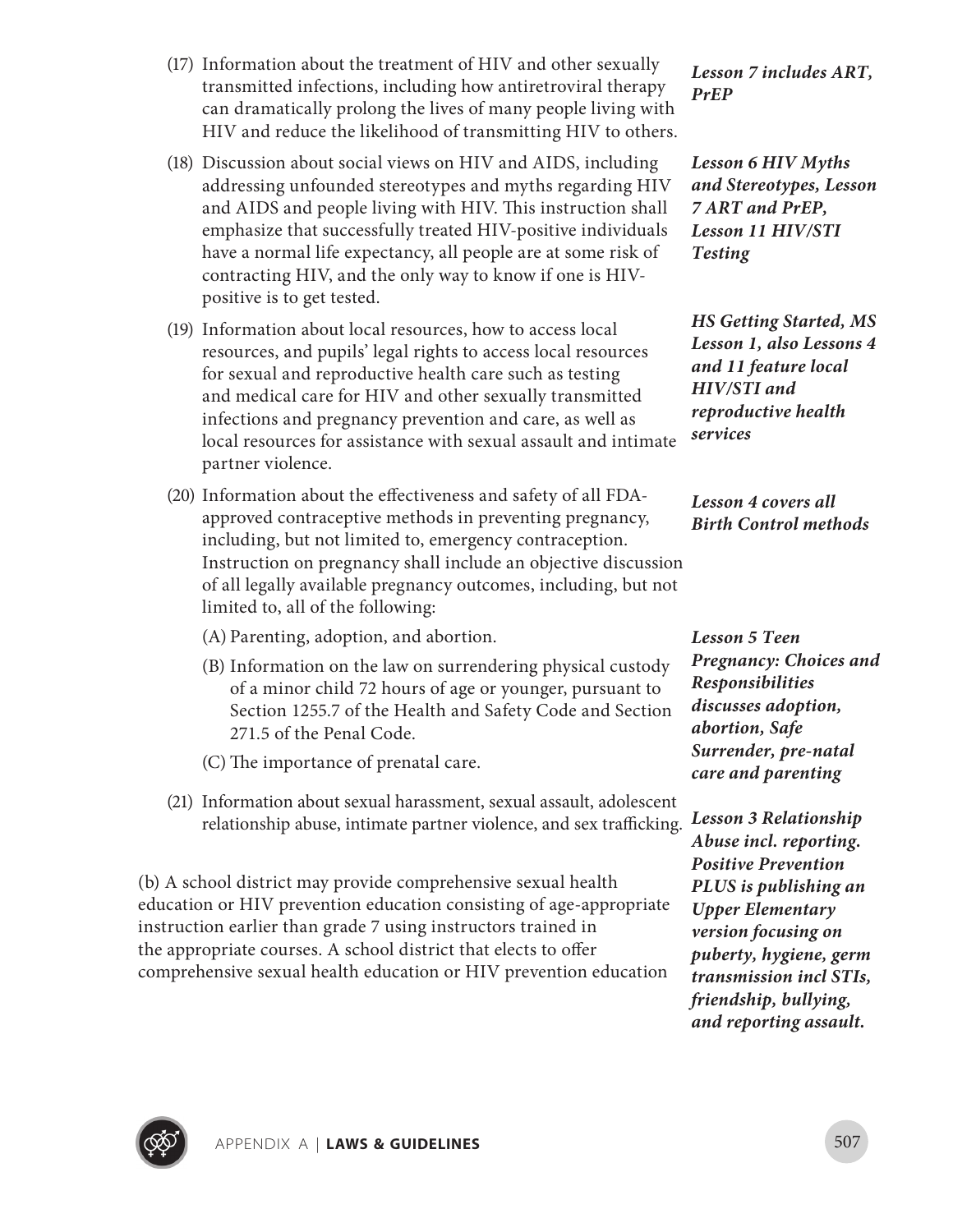earlier than grade 7 may provide age appropriate and medically accurate information on any of the general topics contained in paragraphs (1) to (10), inclusive, of subdivision (a).

SEC. 9.

### Article 3. In-Service Training

SEC. 10. Section 51935:

- (a) A school district shall cooperatively plan and conduct inservice training for all school district personnel that provide HIV prevention education, through regional planning, joint powers agreements, or contract services.
- (b) In developing and providing in-service training, a school district shall cooperate and collaborate with the teachers of the district who provide HIV prevention education and with the department.
- (c) In-service training shall be conducted periodically to enable school district personnel to learn new developments in the scientific understanding of HIV. In-service training shall be voluntary for school district personnel who have demonstrated expertise or received in-service training from the department or federal Centers for Disease Control and Prevention.
- (d) A school district may expand HIV in-service training to cover the topic of comprehensive sexual health education in order for school district personnel who provide comprehensive sexual health education to learn new developments in the scientific understanding of sexual health. SEC. 11. Section 51936 of the Education Code is amended to read: 51936. School districts may contract with outside consultants or guest speakers, including those who have developed multilingual curricula or curricula accessible to persons with disabilities, to deliver comprehensive sexual health education and HIV prevention education or to provide training for school district personnel. All outside consultants and guest speakers shall have expertise in comprehensive sexual health education and HIV prevention education and have knowledge of the most recent medically accurate research on the relevant topic or topics covered in their instruction.

*Cardea Services in cooperation with Positive Prevention PLUS LLC provides teacher trainings, administrative updates, and parent meetings regarding instructional materials, California Education Code requirements, and recommend policies.* 

*For more information contact positive.prevention@ cardeaservices.org*

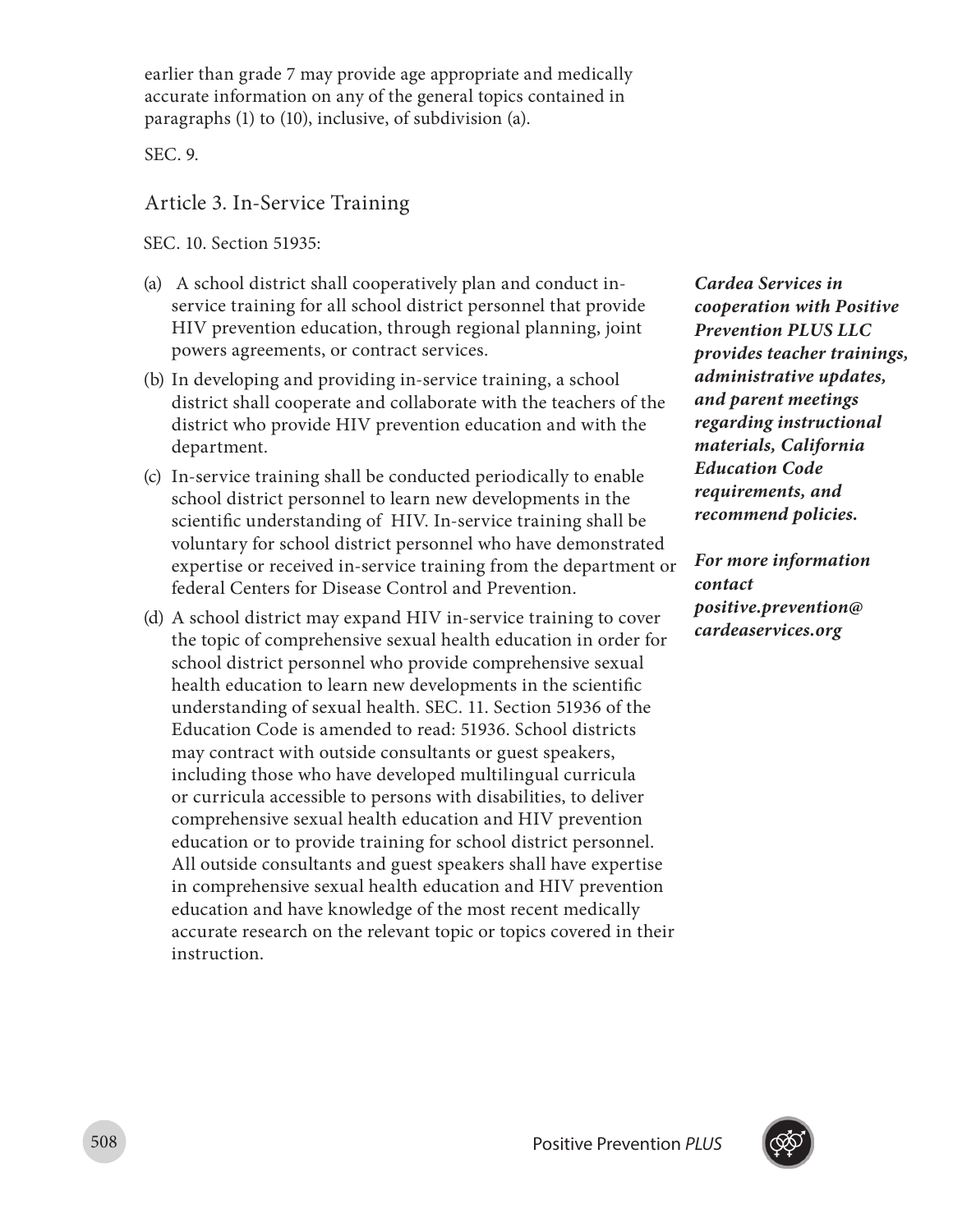## Article 4. Notice and Parental Excuse

#### SEC. 13. Section 51937

It is the intent of the Legislature to encourage pupils to communicate with their parents or guardians about human sexuality and HIV and to respect the rights of parents or guardians to supervise their children's education on these subjects. The Legislature intends to create a streamlined process to make it easier for parents and guardians to review materials and evaluation tools related to comprehensive sexual health education and HIV prevention education, and, if they wish, to excuse their children from participation in all or part of that instruction or evaluation. The Legislature recognizes that while parents and guardians overwhelmingly support medically accurate, comprehensive sex education, parents and guardians have the ultimate responsibility for imparting values regarding human sexuality to their children.

SEC. 17. If the Commission on State Mandates determines that this act contains costs mandated by the state, reimbursement to local agencies and school districts for those costs shall be made pursuant to Part 7 (commencing with Section 17500) of Division 4 of Title 2 of the Government Code.

## Sexual Harassment and Violence instruction

Section 33544.

- (a) When the "Health Framework for California Public Schools"(health framework) is next revised after January 1, 2016, the commission shall consider including comprehensive information for grades 9 to 12, inclusive, on sexual harassment and violence that includes, but is not limited to, all of the following:
	- (22) Information on different forms of sexual harassment and violence, including instances that occur among peers and in a dating relationship; a discussion of prevention strategies; how pupils report sexual harassment and violence; and potential resources victims can access.
	- (23) Discussion of the affirmative consent standard, as defined in paragraph (1) of subdivision (a) of Section 67386, and skills pupils use to establish boundaries in peer and dating relationships.
	- (24) Discussion of legal aspects of sexual harassment and violence under state and federal law.

*All Positive Prevention PLUS lessons include take-home assignments to be completed with a Parent or Trusted Adult.*

*Student worksheets include Parent/Trusted Adult signature lines.*

*Student Workbooks include a Letter to Parents, also Guidelines for Talking with your Child about Sex.*

*Sample Parent Letters, and additional parent handout materials, are provided in Appendix B.*

*Lesson 3 Relationship Abuse includes information on sexual, emotional, and physical abuse; also on sex trafficking, sexting, statutory rape, "yes means yes" and reporting sexual assault. Boundaries are set and discussed in the Protect Yourself class activity.*

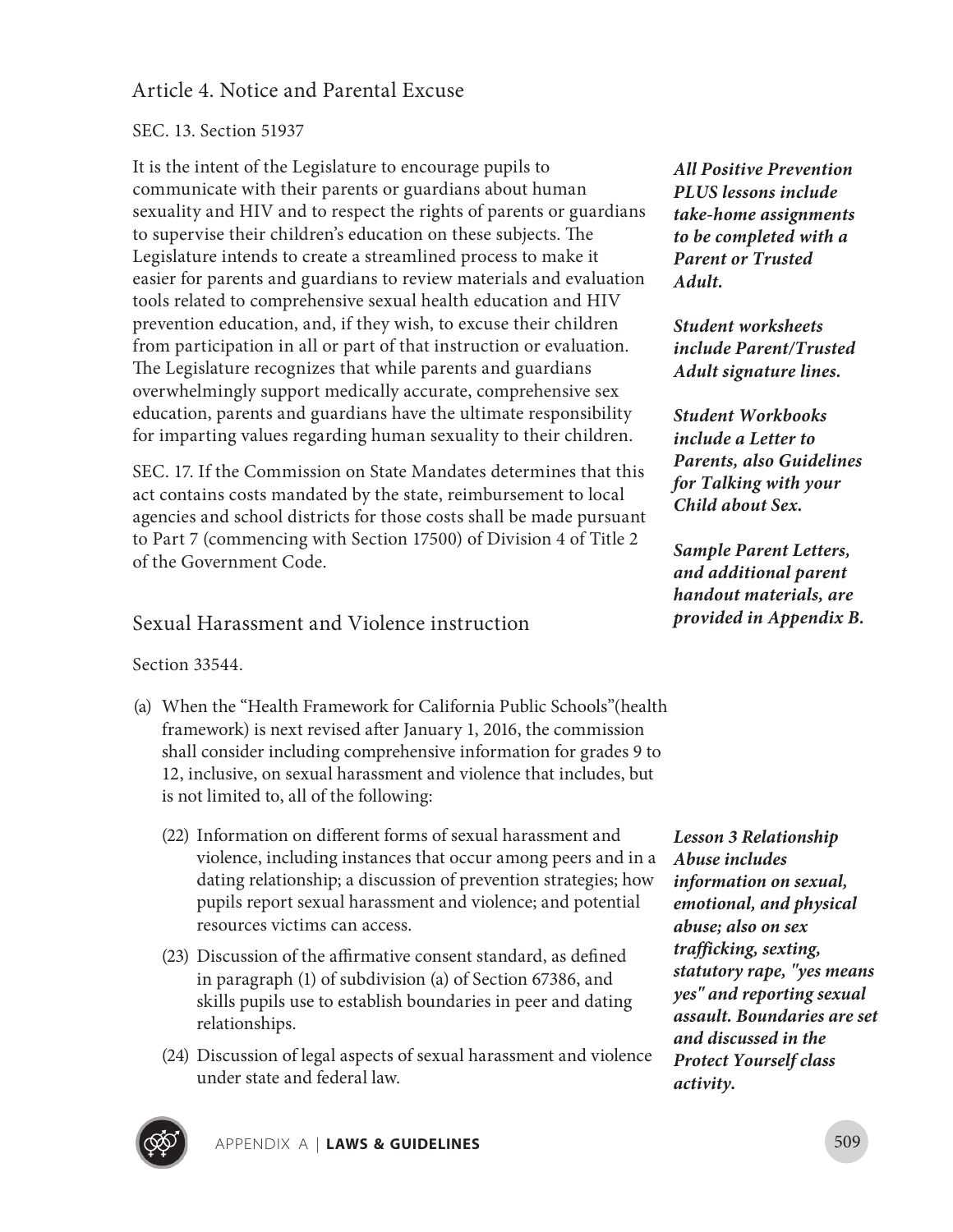- (b) If the commission includes comprehensive information on sexual harassment and violence in the health framework, the commission shall comply with both of the following:
	- (25) Ensure information included in the framework is research based and appropriate for pupils of all races, genders, sexual orientations, gender identities, and ethnic and cultural backgrounds. This may include, but shall not be limited to, reviewing other states' curricula.
	- (26) Consult with secondary health teachers and experts in sexual harassment and violence curriculum.

#### Section 51225.36

- (a) If the governing board of a school district requires a course in health education for graduation from high school, the governing board of the school district shall include instruction in sexual harassment and violence, including, but not limited to, information on the affirmative consent standard, as defined in paragraph (1) of subdivision (a) of Section 67386.
- (b) If the governing board of a school district provides instruction pursuant to subdivision (a), the governing board of the school district shall ensure teachers consult information related to sexual harassment and violence in the Health Framework for California Public Schools when delivering health instruction.

*Abuse scenarios in Lesson 3 are inclusive of all gender and relationship types.*

*Positive Prevention PLUS was reviewed by the California Partnership to End Domestic Violence.*